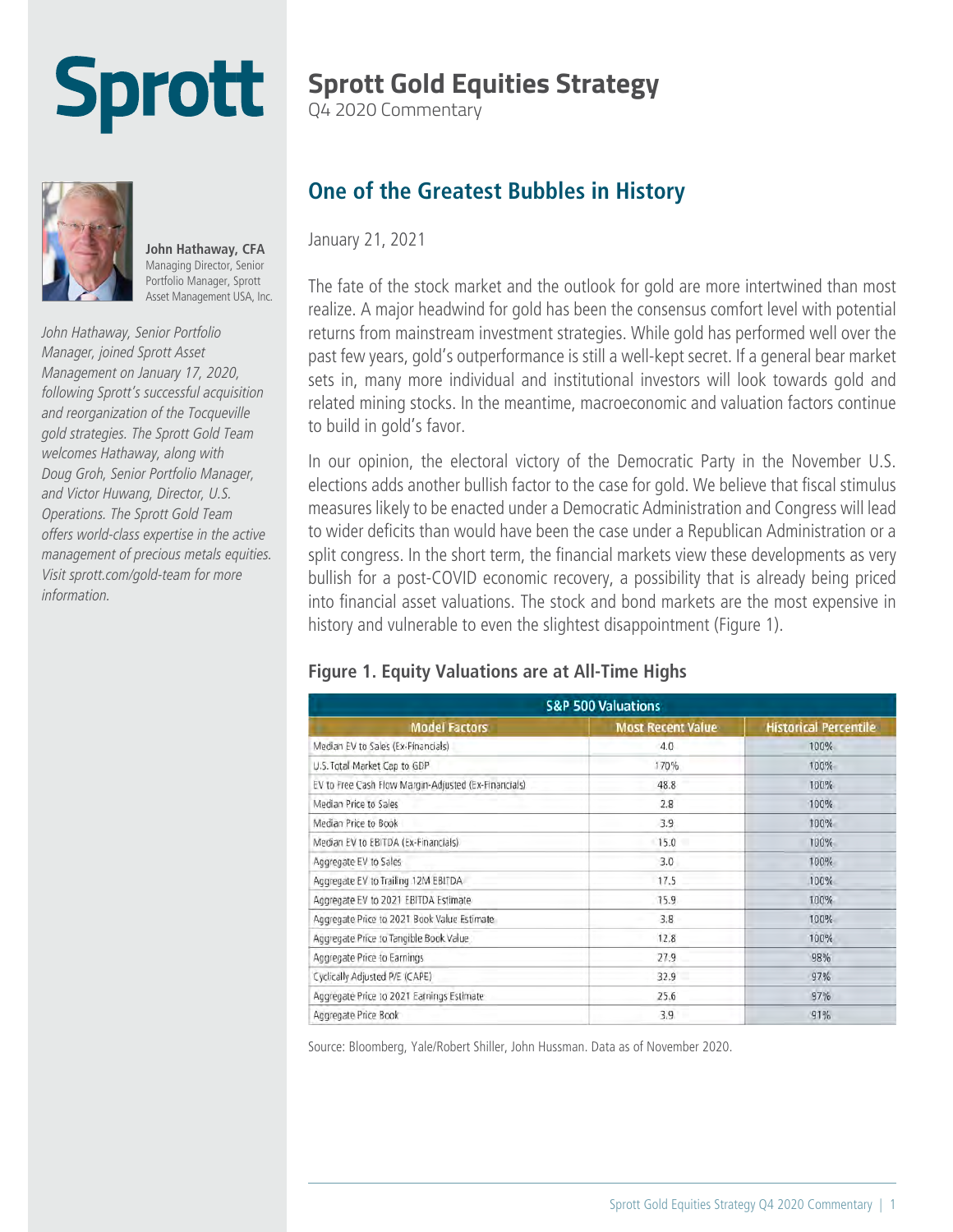Q4 2020 Commentary

There are numerous negative outcomes possible from the current precarious alignment of rosy expectations and high valuations:

- The recovery may fail to materialize as expected; it may not happen as soon as widely expected, or it may fall short in terms of the expected increase in GDP (gross domestic product).
- Inflation may become problematic. The U.S. Federal Reserve (Fed) is on record as stating that monetary policy would remain easy, even if inflation rises above the target 2%. History shows that once inflation begins to take hold, it is not easily tamed and may persist for years. The cost of taming inflation, as demonstrated in the early 1980s, was a multi-year bear market.
- The recovery may occur in line with high expectations, but because it has already been priced into valuations, stocks have no further reason to climb and may become vulnerable to slight or large disappointment from expected perfection. "Buy the rumor, sell the news." could be appropriate advice.
- Rising interest rates are toxic for high valuations, even if they signify an economic rebound. More likely, rising rates will be symptomatic of a brewing fiscal crisis. In either case, the Fed is likely to fight rising rates with accelerated balance sheet expansion.
- Tax receipts are heavily dependent on an ever-increasing stock market because a very high percentage of this largest source of government revenue is tied to the exercising of stock options as part of executive compensation packages. For this reason, a bear market would threaten an even greater fiscal deficit than the most pessimistic estimates.

#### **"You Can't Have Your Cake and Eat It."**

According to legendary investor and 50 year veteran of financial markets Jeremy Grantham of Grantham, Mayo, Van Otterloo & Co. LLC:

"The one reality that you can never change is that a higher-priced asset will produce a lower return than a lower-priced asset. You can't have your cake and eat it. You can enjoy it now, or you can enjoy it steadily in the distant future, but not both – and the price we pay for having this market go higher and higher is a lower 10-year return from the peak."

Grantham believes that we are in the midst of "one of the greatest bubbles in history," which is sure to lead to substantial capital losses. We believe that when that happens, gold will be revalued upward significantly in U.S. dollar terms.

It is impossible to predict exactly when investor disenchantment with equities will set in. Grantham was three years early in calling the top of the Japanese market in 1989, but 30 years later, it still trades below its bull market peak. A bear market in U.S. equities seems inevitable within a short enough time frame (even three years) to warrant acquiring meaningful exposure to uncorrelated assets such as gold.

Even if fiscal and monetary policy succeeds over the near term to keep the financial asset bubble inflated longer than we expect, a strong case can be made for further advances in the gold price simply because, at near-zero interest rates, bonds can no longer counterbalance possible equity risks. If only 1% of the \$100 trillion of managed investment assets were to migrate into gold to fill the bond vacuum created by low interest rates, it would equate to demand for the entire amount of global mine production of gold for the next six years. Persistent low bond yields could lead to a double or triple rise in gold prices even in the absence of a financial market meltdown. (We discuss this point at greater length in our last report, Gold, The Simple Math.)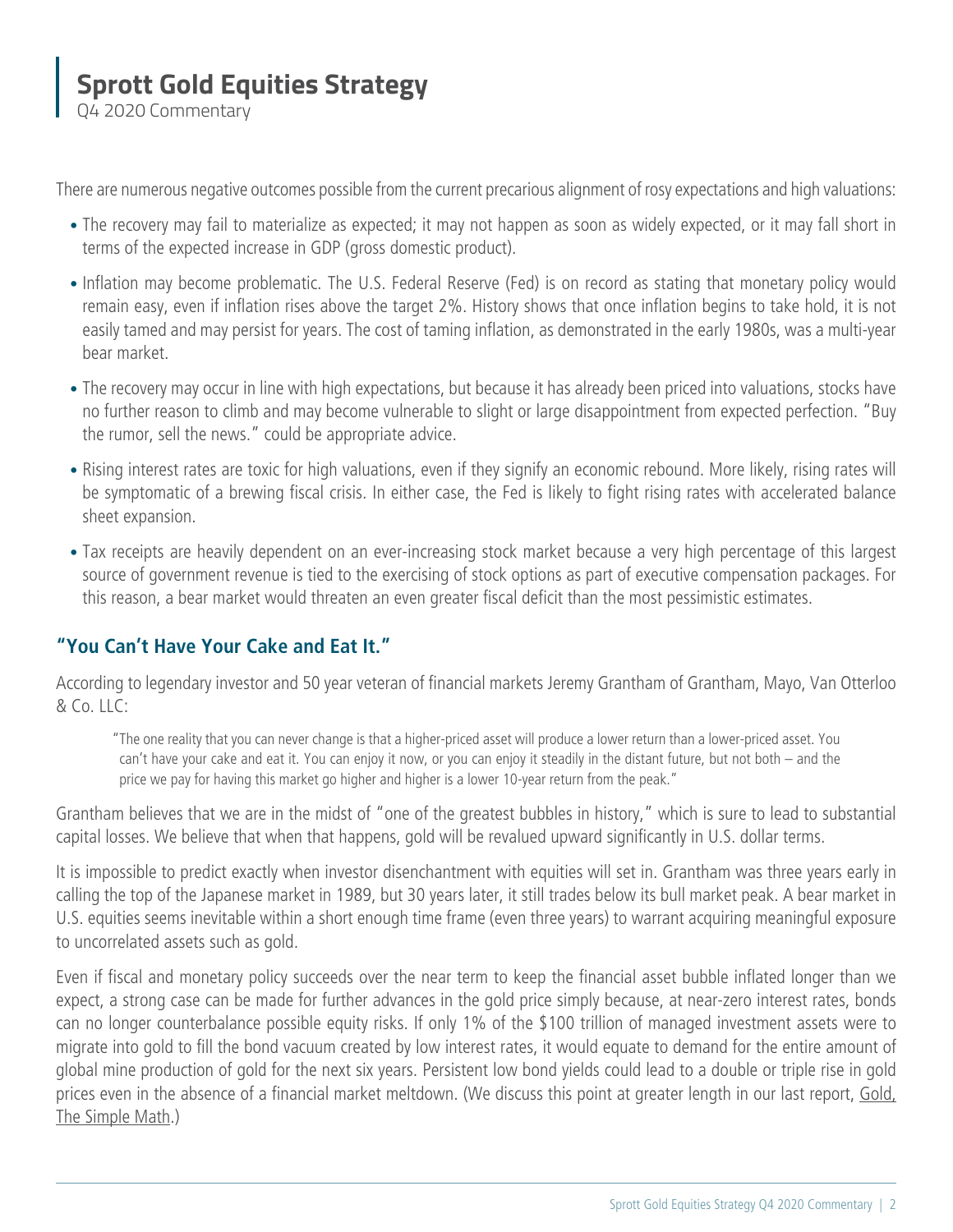Q4 2020 Commentary

#### **The Fed is Trapped**

The recent drift towards higher interest rates combined with a weakening U.S. dollar is a poison for lofty financial asset valuations. The Fed is trapped. A spiraling deficit and the knowledge that any major uptick in interest rates will topple the financial markets and thwart the incipient post-COVID economic recovery, the Fed balance sheet's only recourse for financing the deficit. 2021 Fed balance sheet growth will exceed any forecast in print. In effect, the Fed must choose between a bear market in stocks or a bear market in the U.S. dollar. The latter is the path of least resistance. Once that choice becomes clear, gold will benefit and eventually financial assets will suffer.

#### **Figure 2. The Spiraling U.S. Deficit**



Source: Bloomberg. Data as of 12/31/2020.

#### **Gold Miners are Extremely Attractive**

Gold mining stocks possess very strong fundamentals. At the current gold price, earnings are robust and dividends are increasing. Many companies are generating substantial free cash flow (FCF), which will lead to further dividend increases. Many mining companies are already providing dividend yields higher than the yields of bonds and many equities (10 YR U.S. Treasuries yielded 0.91% and the S&P 500 Index<sup>1</sup> 1.55% at yearend, 12/31/2020).

For example, Barrick Gold Corporation currently yields 1.56% ( as of 1/20/2021) but stands to generate free cash flow of \$20 billion by 2025, compared to an enterprise value of slightly over \$40 billion. It seems highly likely to us that room for substantial dividend increases exists. Barrick is not an isolated example. Figure 3 shows ample potential for further dividend hikes by the group at large.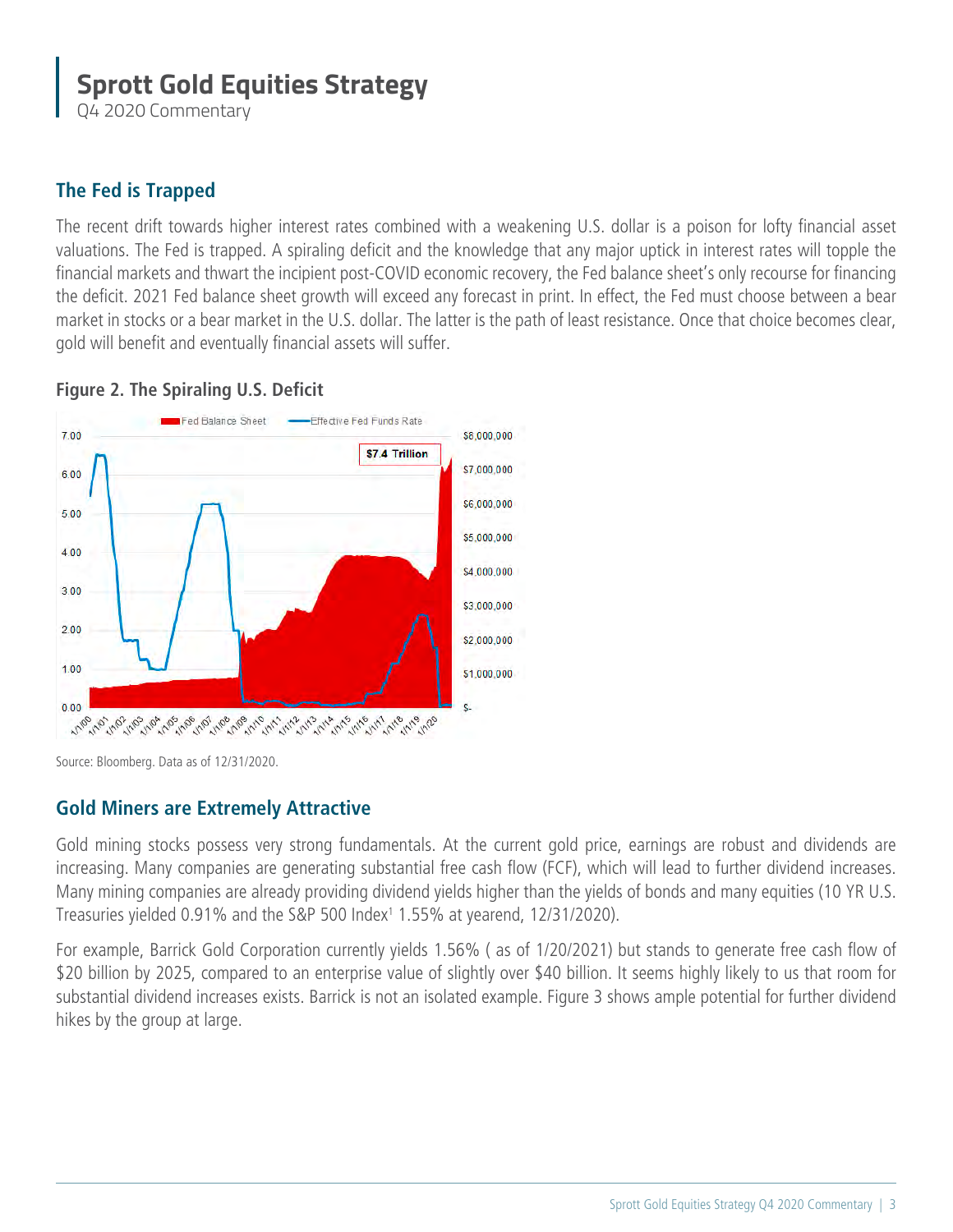Q4 2020 Commentary



#### **Figure 3. Gold Price vs. Dividend Yield by a Selected Group of Larger Gold Stocks**

Source: Bloomberg, GMR. Group of stocks includes Agnico Eagle, AngloGold Ashanti, B2Gold, Barrick, Evolution, Gold Fields, Kinross, Kirkland Lake, Newcrest, Newmont, Northern Star and Polyus.

Surplus cash will also lead to share buybacks. Alamos Gold has announced a program to repurchase up to 10% of shares outstanding. Newmont Mining expects to repurchase \$1 billion of its shares in 2021, after repurchasing \$990 million of its own stock in 2020. Kirkland Lake Gold repurchased \$732 million of its own shares in 2020 and has continued its buyback into early 2021. Helped by record levels of free cash flow generation, we expect other gold miners to follow suit in 2021.

Gold mining shares represent unprecedented value in comparison to conventional equity alternatives. On valuation, gold mining stocks trade at a 50% discount to the S&P 500 Total Return Composite Index. Gold miners trade at EV/EBITDA\* of 7.81x compared to the equal-weighted S&P 500 of 16.76x, the widest spread in 10 years.



#### **Figure 4. Gold Mining Equities vs. S&P 500 Index: EV/EBITDA**

\*Enterprise value to earnings before interest, taxes, depreciation and amortization. The EV/EBITDA ratio is a popular metric used as a valuation tool to compare the value of a company, debt included, to the company's cash earnings less non-cash expenses.

Source: Bloomberg. Data as of 12/31/2020. S&P 500 Total Return Composite Index is measured by the SPXEVEBT Index, and Gold Mining Equities are measured by the GDMEVEBT Index. You cannot invest directly in an index. Past performance is no guarantee of future results.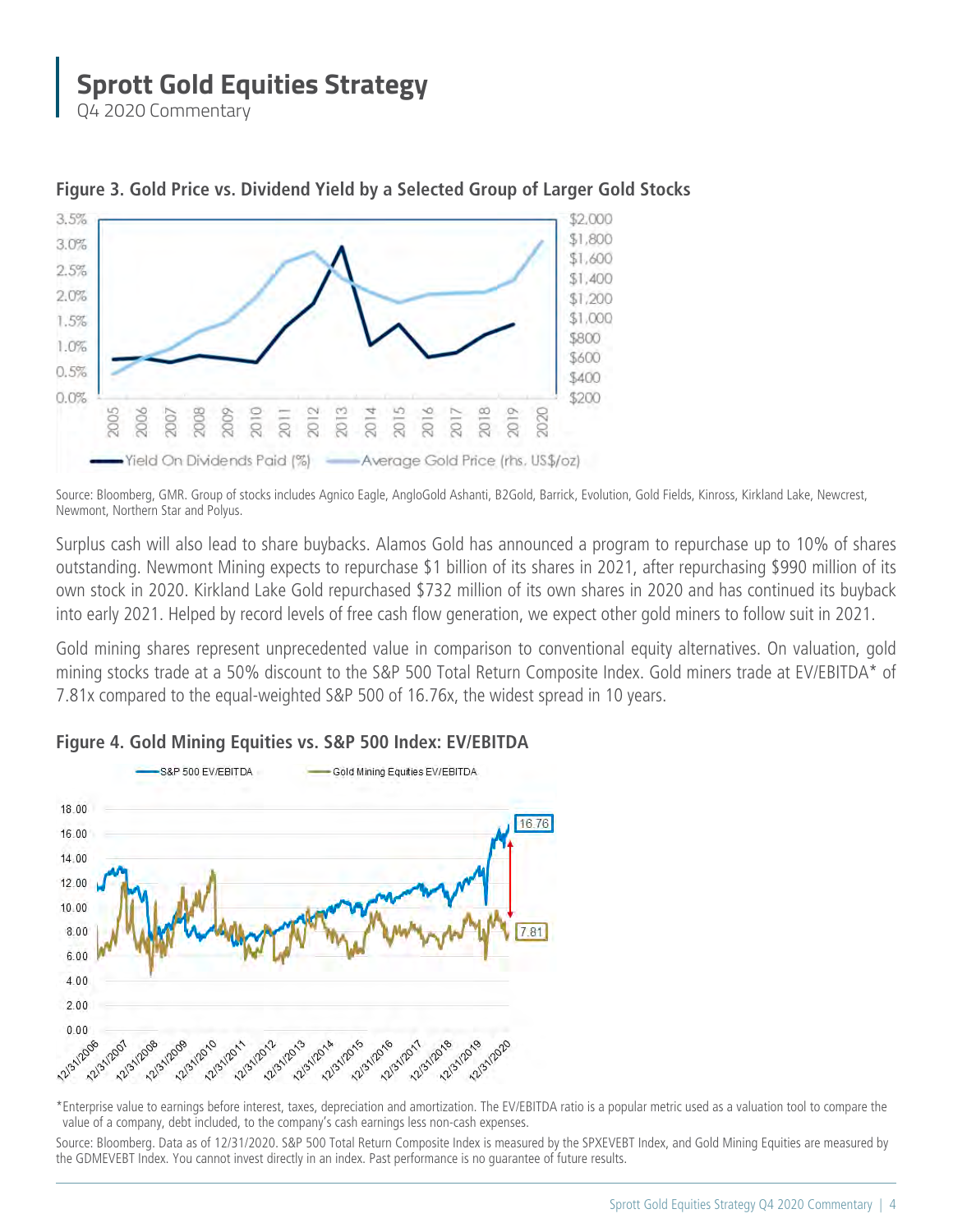Q4 2020 Commentary

Finally, gold stocks represent inexpensive leveraged calls on the excellent possibility of further rises in the gold price. A \$100 increase in the gold price, or 5.4%, would lead to a ~20% increase in pre-tax cash flow, based on an estimated industry-wide cash cost of \$1,000/oz.

Stocks and bonds seem to offer little upside along with substantial downside risk. They make sense only if you believe, along with Fidelity Portfolio Manager Mark Schmehl, that "valuation…is a useless tool" (October 30, 2020). Gold is still disrespected and attracts the interest of only a few contrarians. The rationale for investing in gold seems offensive to momentum investors, Artificial Intelligence constructs, machine trading and the prevalent rose-colored consensus macroeconomic world view. That thought should prove comforting to grizzled veterans of the investment world such as Jeremy Grantham and others like him still standing, including this writer.

Ch &

John Hathaway, CFA Senior Portfolio Manager